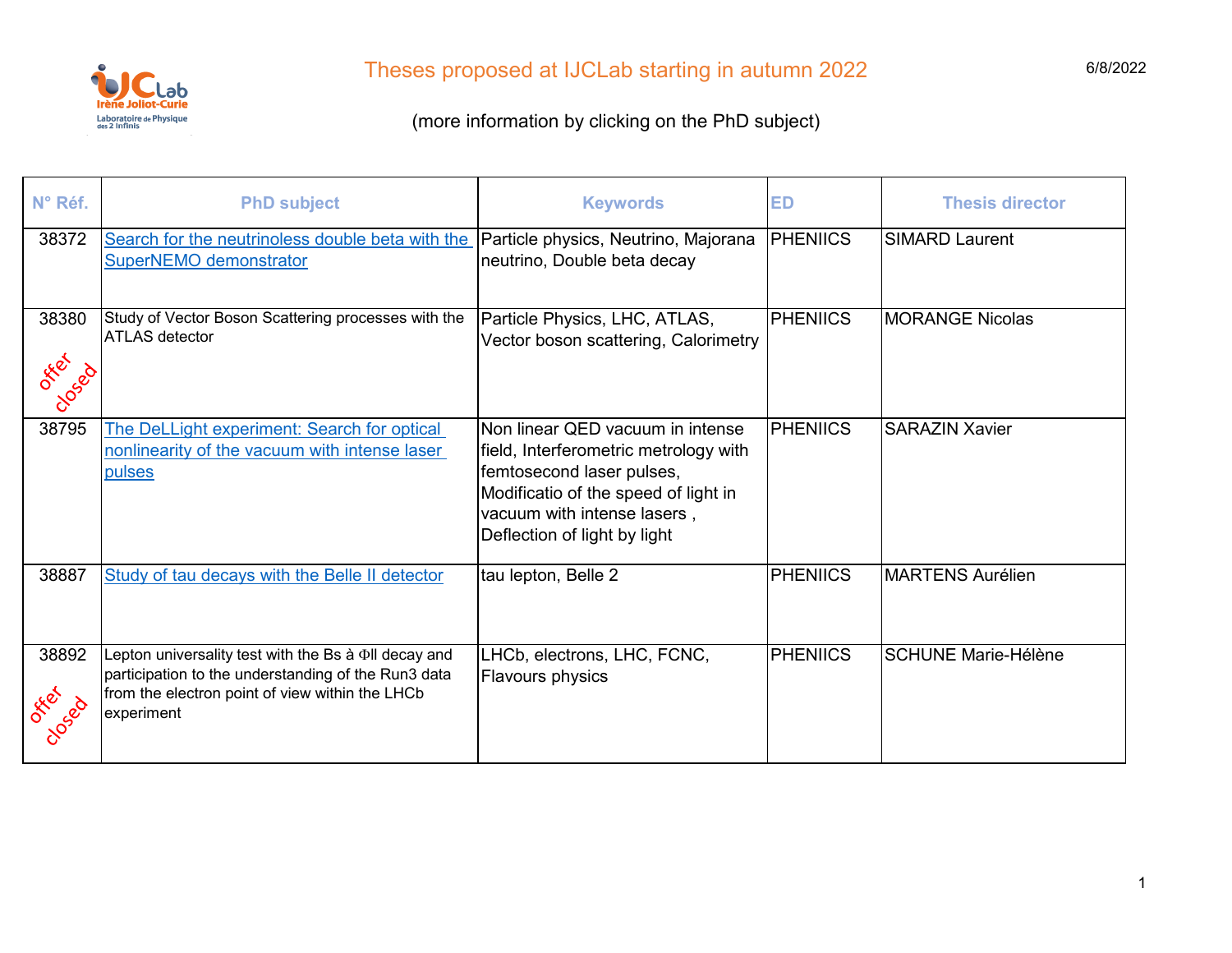

| 38944 | New precision measurements of electroweak<br>parameters and proton structure functions with<br>the ATLAS detector at the LHC | Electroweak parameters, Proton<br>structure, ATLAS, LHC                          | <b>PHENIICS</b> | <b>ZHANG Zhiqing</b>   |
|-------|------------------------------------------------------------------------------------------------------------------------------|----------------------------------------------------------------------------------|-----------------|------------------------|
| 38956 | Search for H(bb)H(gammagamma) with the<br>ATLAS experiment and the Run 3 of LHC                                              | Higgs, photon                                                                    | <b>PHENIICS</b> | <b>ESCALIER Marc</b>   |
| 38986 | Millikelvin technologies for neutrino phsyics and<br>quantum computing                                                       | Neutrino physics, Quantum<br>computing, Low radioactivity, Low<br>temperatures   | <b>PHENIICS</b> | <b>GIULIANI Andrea</b> |
| 41449 | <b>Tests of lepton flavor universality and upgrade</b><br>of electromagnetic calorimeter of the LHCb<br>experiment at CERN   | Particle physics, Calorimeter                                                    | <b>PHENIICS</b> | <b>ROBBE Patrick</b>   |
| 42963 | Modern amplitude methods for classical and<br>quantum physics                                                                | Particle physics, S-matrix theory, On- PHENIICS<br>shell amplitudes, black holes |                 | <b>FALKOWSKI Adam</b>  |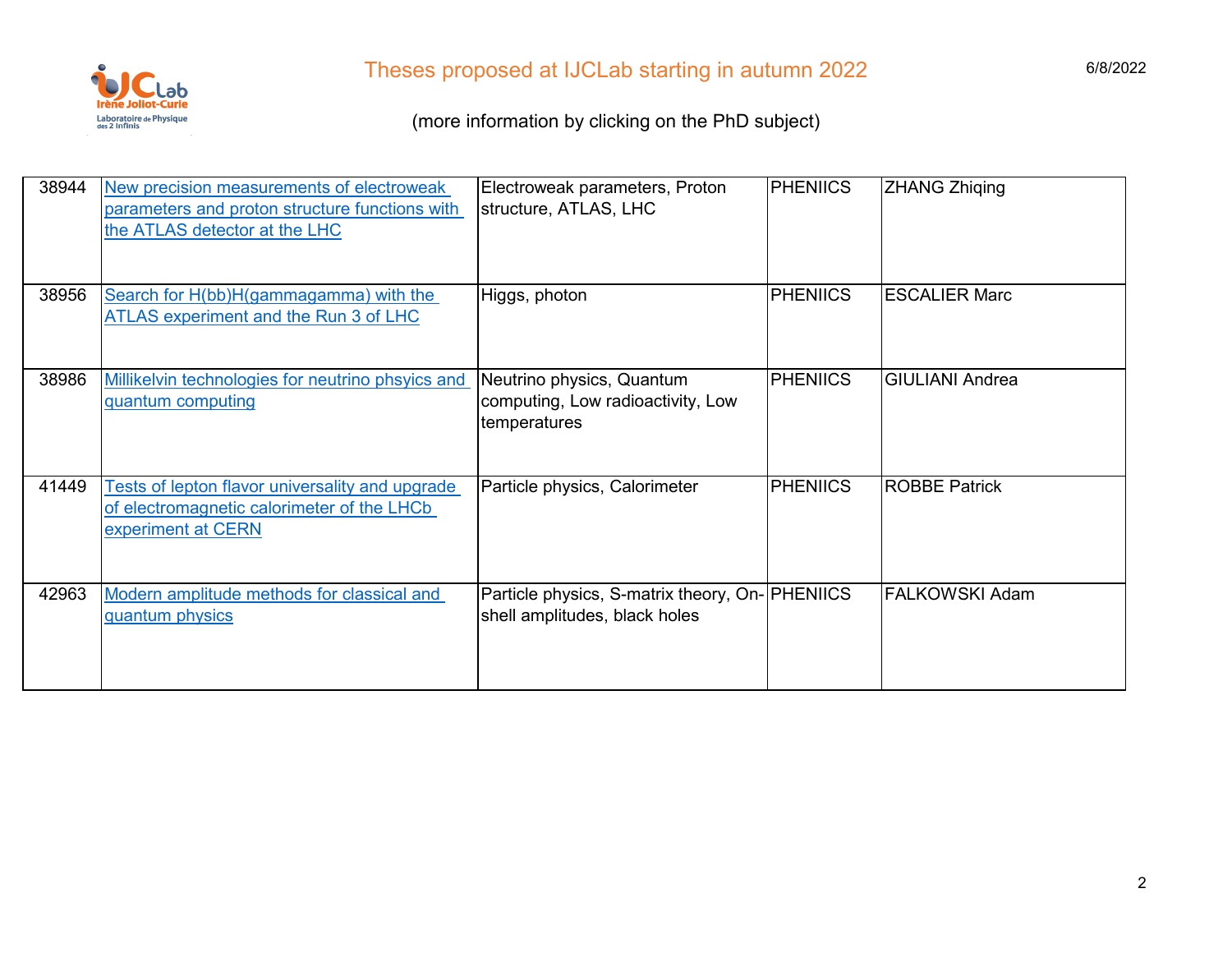

| N° Réf. | Sujet de thèse                                                                           | Mots clés                                                                                                    | <b>ED</b>       | Directeur de thèse           |
|---------|------------------------------------------------------------------------------------------|--------------------------------------------------------------------------------------------------------------|-----------------|------------------------------|
| 38110   | High-resolution X-ray spectroscopy of<br>superheavy nuclei                               | superheavy nuclei, spectroscopy                                                                              | <b>PHENIICS</b> | <b>LOPEZ-MARTENS Araceli</b> |
|         |                                                                                          |                                                                                                              |                 | <b>HAUSCHILD Karl</b>        |
|         | 38353 Probing neutron-proton pairing in intermediate<br>mass nuclei                      | nuclear structure, direct reactions,<br>pairing, deformation, radioactive<br>beams, semi-conductor detectors | <b>PHENIICS</b> | <b>ASSIE Marlène</b>         |
|         |                                                                                          |                                                                                                              |                 | <b>BLUMENFELD Yorick</b>     |
| 38486   | Search for a new mode of radioactivity: the<br>double alpha decay                        | Nuclear structure, Radioactivity                                                                             | <b>PHENIICS</b> | <b>KHAN Elias</b>            |
|         |                                                                                          |                                                                                                              |                 | <b>THEISEN Christophe</b>    |
| 38544   | Study of neutron/gamma competition in the de-<br>excitation process of fission fragments | gamma spectroscopy, neutron<br>spectroscopy, GEANT4 simulation,                                              | <b>PHENIICS</b> | <b>LEBOIS Matthieu</b>       |
|         |                                                                                          | fission process                                                                                              |                 | <b>VERNEY David</b>          |
|         | 38788 Evolution of the nuclear structure in exotic nuclei spectroscopy, beta decay       |                                                                                                              | <b>PHENIICS</b> | <b>LOZEVA Radomira</b>       |
| 38934   | Laser spectroscopy in a supersonic jet for<br>nuclear-physics researh                    | nuclear physics, laser spectroscopy,<br>atomic physics, supersonic gas flow                                  | <b>PHENIICS</b> | <b>FRANCHOO Serge</b>        |
| 38974   | <b>Nuclear low-Energy Collisions Theory for</b><br><b>Antiprotonic Research</b>          | theoretical physics, nuclear physics,<br>reactions, annihilation, exotic nuclei                              | <b>PHENIICS</b> | <b>HUPIN Guillaume</b>       |
|         |                                                                                          |                                                                                                              |                 | VAN KOLCK Ubirajara          |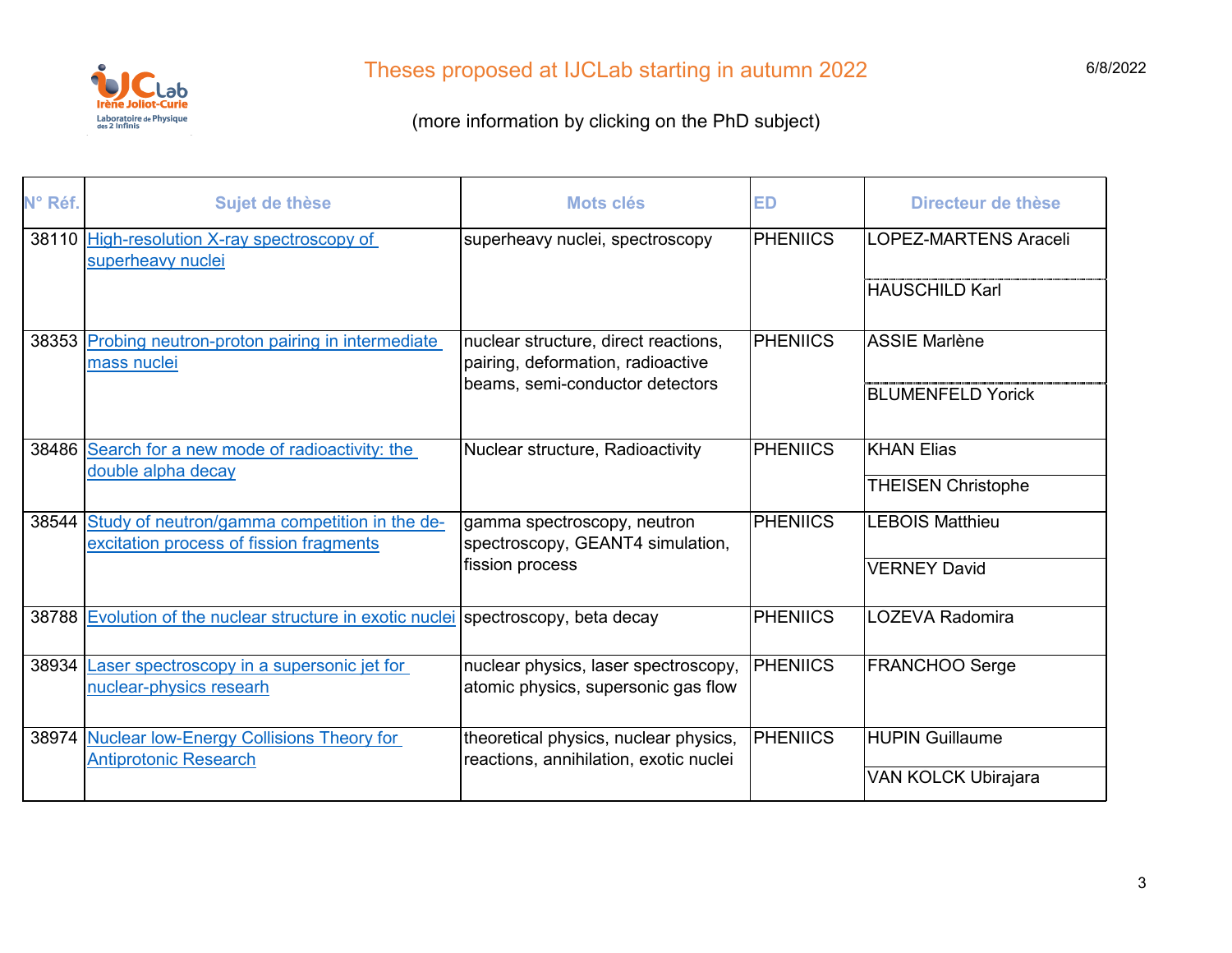

| 39030 Structure beyond the neutron threshold in the        | nuclear structure, beta decay,      | <b>PHENIICS</b> | <b>VERNEY David</b>    |
|------------------------------------------------------------|-------------------------------------|-----------------|------------------------|
| nuclei of interest for the r process produced at           | neutron detection, r process        |                 |                        |
| <b>ALTO</b>                                                |                                     |                 |                        |
|                                                            |                                     |                 |                        |
| 39031 Study of the 6-neutron system                        | Multineutrons, Light neutron-rich   | <b>PHENIICS</b> | <b>BEAUMEL Didier</b>  |
|                                                            | nuclei, cluster knockout reactions, |                 |                        |
|                                                            | missing mass                        |                 | <b>ASSIE Marlène</b>   |
|                                                            |                                     |                 |                        |
| 39109 Nuclear structure in the vicinity of shell closures. | nuclear structure, transition       | <b>PHENIICS</b> | <b>GEORGIEV Georgi</b> |
| Transition probabilities and nuclear moments.              | probabilities, nuclear moments      |                 |                        |
|                                                            |                                     |                 |                        |
|                                                            |                                     |                 |                        |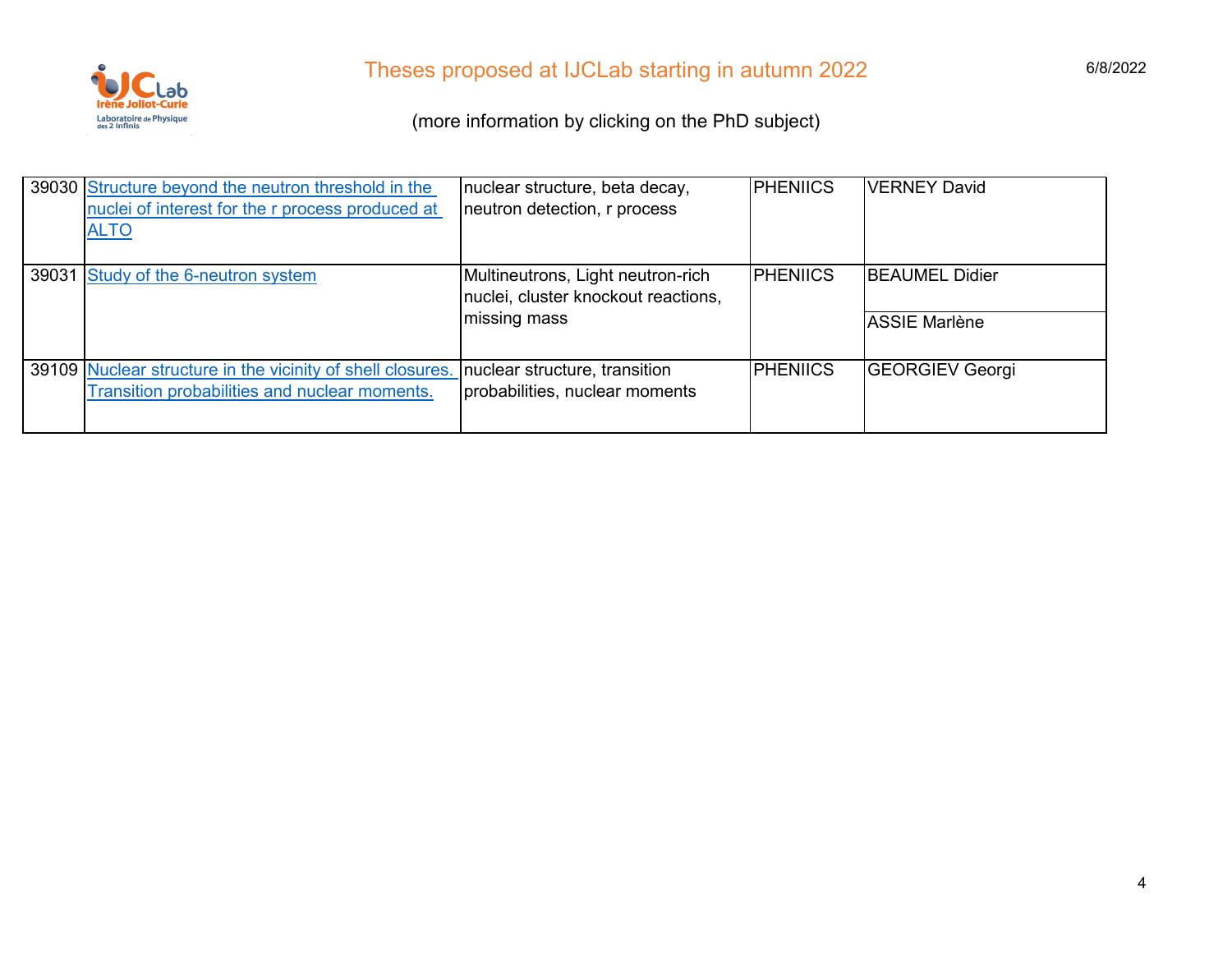

| N° Réf. | Sujet de thèse                                                                                                                             | Mots clés                                              | ED              | Directeur de thèse      |
|---------|--------------------------------------------------------------------------------------------------------------------------------------------|--------------------------------------------------------|-----------------|-------------------------|
| 38552   | Microstructural inhomogeneity in irradiated fcc<br>alloys: a study by atomic-scale simulations and<br>advanced characterization techniques | molecular dynamics, defects,<br>microscopy, scattering | <b>PHENIICS</b> | <b>DEBELLE Aurélien</b> |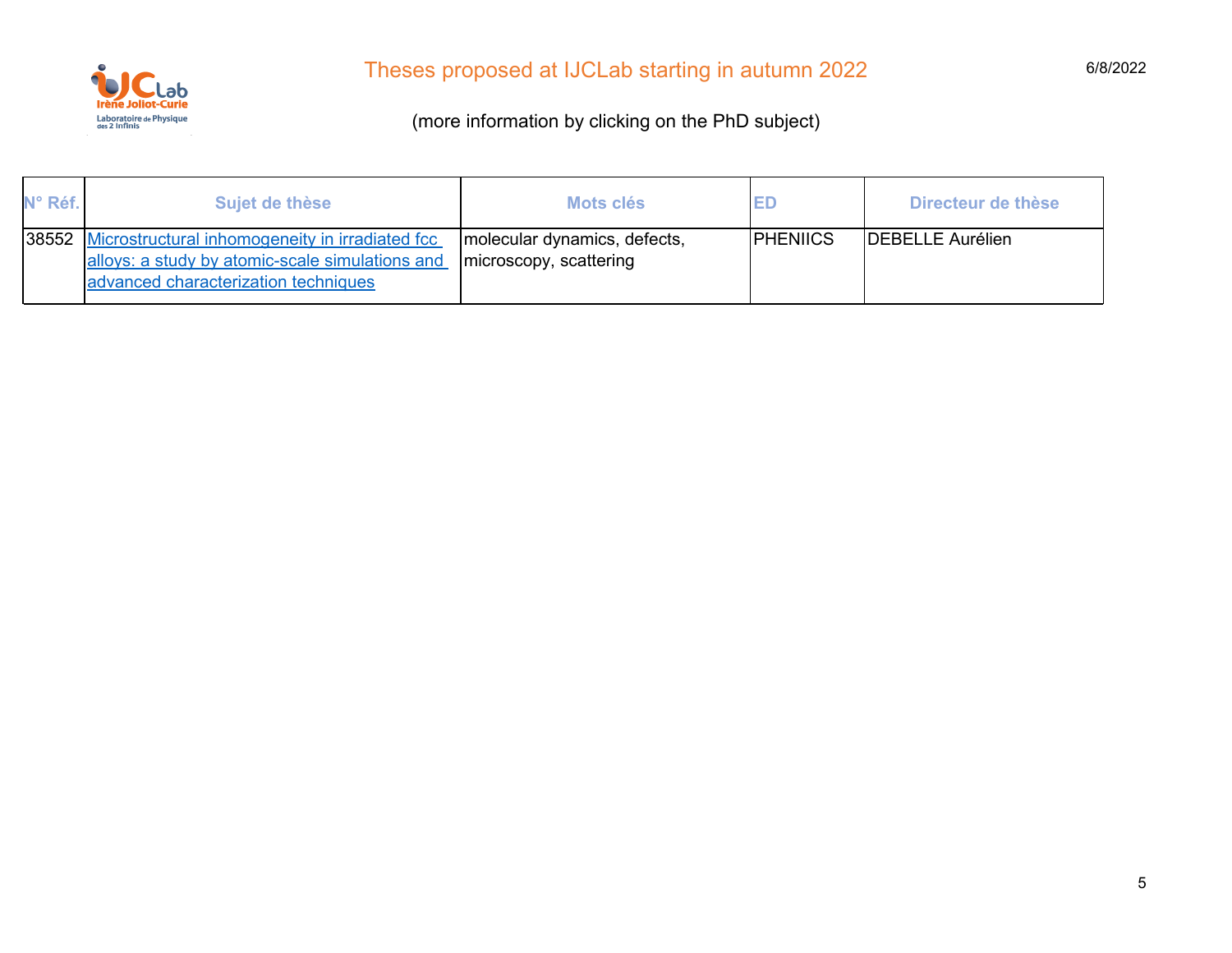

| N° Réf. | Sujet de thèse                                                                            | Mots clés                                                                                                        | <b>ED</b>       | Directeur de thèse                            |
|---------|-------------------------------------------------------------------------------------------|------------------------------------------------------------------------------------------------------------------|-----------------|-----------------------------------------------|
|         | 39073 Chemistry of protactinium in aqueous solution:<br>complexation and redox properties | Protactinium, Actinide, Solution<br>chemistry, Complexation                                                      | <b>PHENIICS</b> | <b>ILE NAOUR Claire</b>                       |
| 39191   | Study of a pyrochemical treatment route for<br>chloride salts at high temperature         | Molten salt reactor, Electrochemistry,<br>Reductive extraction, Thorium,<br>Chloride salts, Analytical chemistry | <b>PHENIICS</b> | <b>DELPECH Sylvie</b><br><b>CANNES Céline</b> |
|         |                                                                                           |                                                                                                                  |                 |                                               |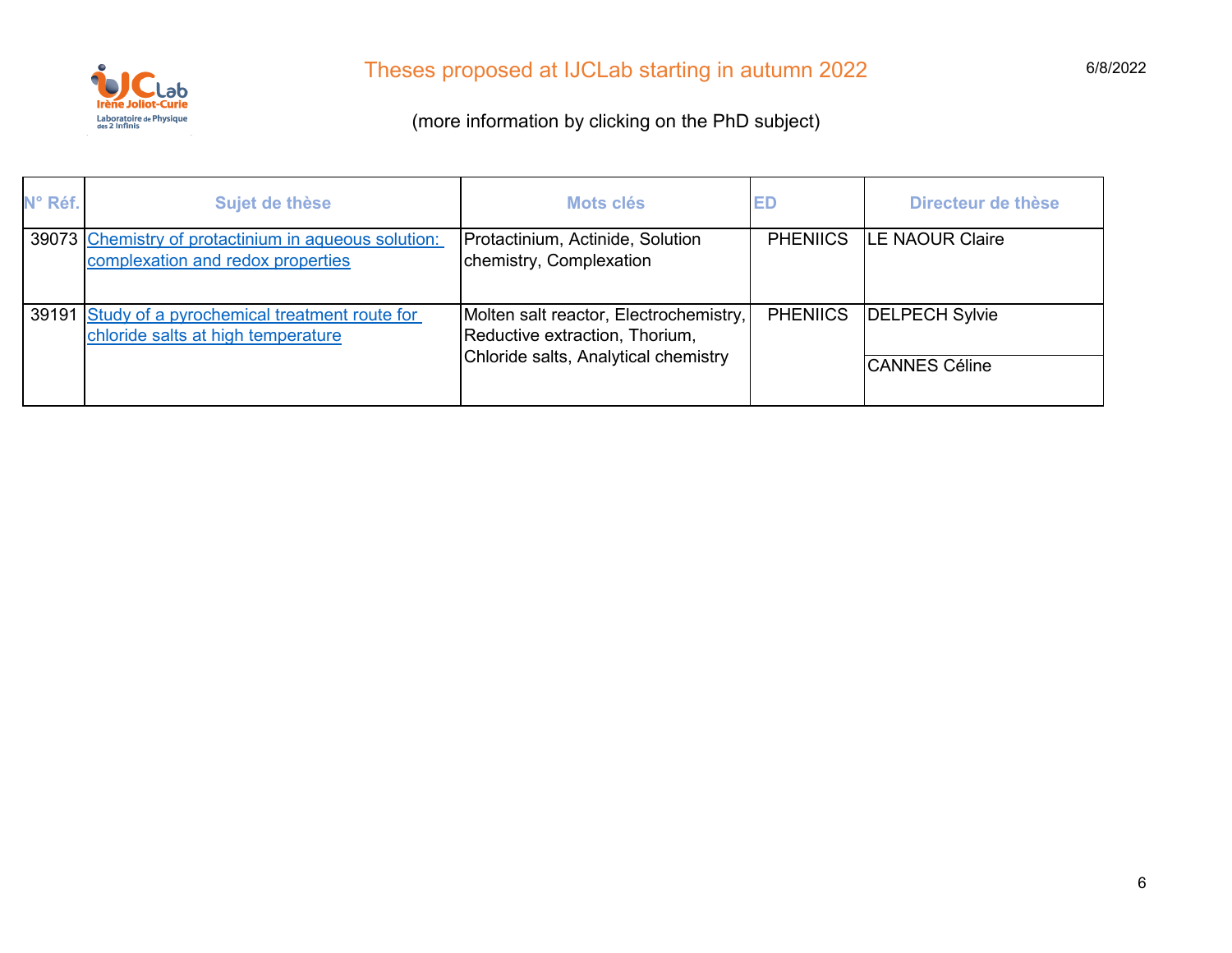

| N° Réf. | Sujet de thèse                                                                                            | Mots clés                                                                                                                           | ED              | Directeur de thèse           |
|---------|-----------------------------------------------------------------------------------------------------------|-------------------------------------------------------------------------------------------------------------------------------------|-----------------|------------------------------|
|         | 38374 From Gd-155 target to Tb-155 production, a<br>radionuclide for health                               | radionuclide for health, isotopic<br>separation, cross section, thin layer<br>characterization, nuclear imaging,<br>medical physics | <b>PHENIICS</b> | <b>BACRI Charles-Olivier</b> |
| 41751   | Study of lanthanide ion complexation with<br>hydroxamic acid ligands for nuclear medicine<br>applications | radionuclides, lanthanides, terbium,<br>hydroxamic acid ligand,<br>complexation, thermodynamic<br>parameters                        | <b>PHENIICS</b> | <b>SLADKOV Vladimir</b>      |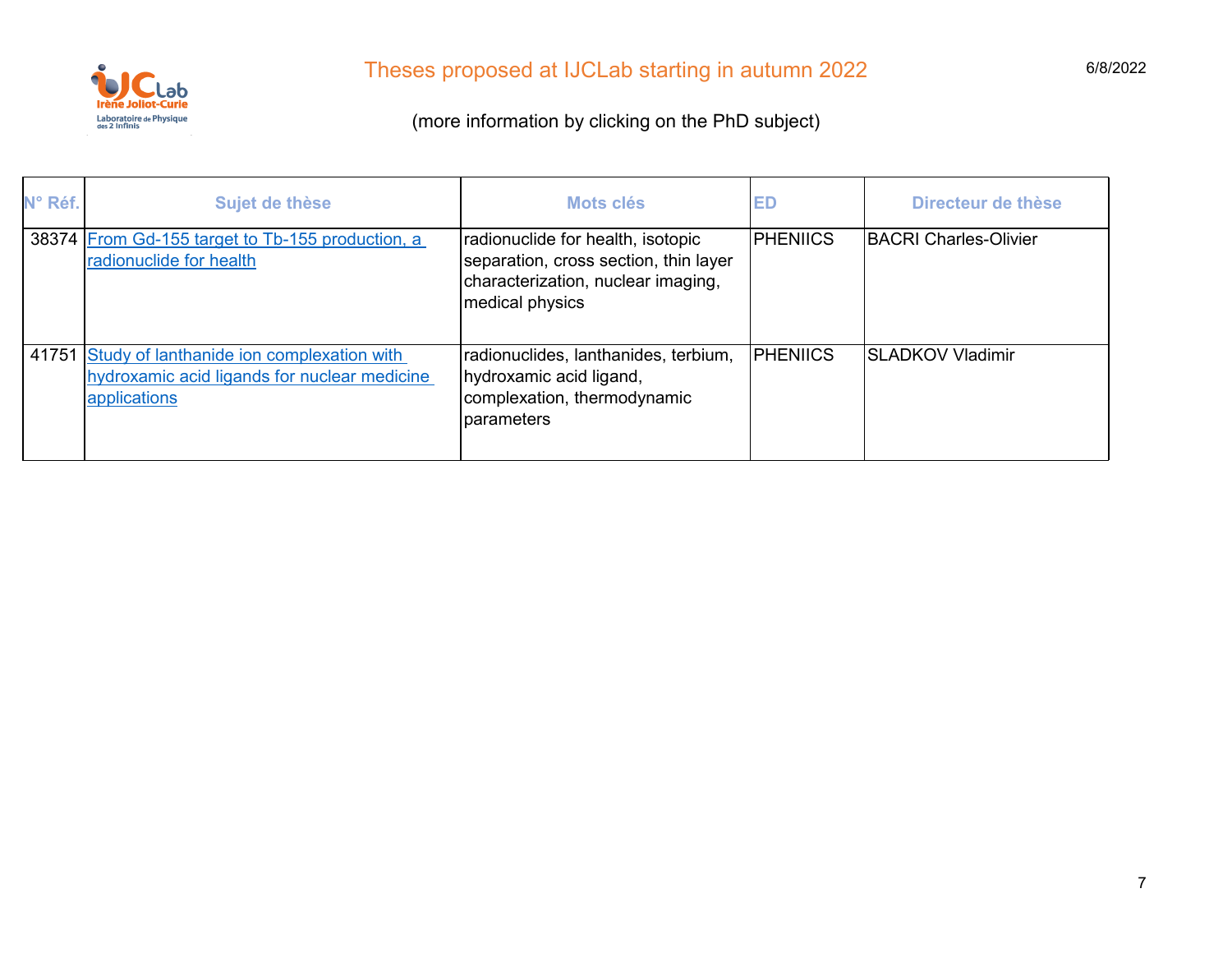

| N° Réf. | Sujet de thèse                                                                                                                        | <b>Mots clés</b>                                                                                                        | <b>ED</b>       | Directeur de thèse        |
|---------|---------------------------------------------------------------------------------------------------------------------------------------|-------------------------------------------------------------------------------------------------------------------------|-----------------|---------------------------|
| 38435   | Implementation of a monochromatic scheme for<br>the direct s-channel Higgs production at fcc-ee                                       | monochromatization, optics design,<br>beam-beam, beam dynamics<br>simulation, beamstrahlung                             | <b>PHENIICS</b> | <b>FAUS-GOLFE Angeles</b> |
|         |                                                                                                                                       |                                                                                                                         |                 | <b>ZIMMERMANN Frank</b>   |
|         | 39182 Study of 'in-situ' plasma conditioning to improve<br>the surface properties of accelerator                                      | superconductivity, radiofrequency,<br>plasma, material                                                                  | <b>PHENIICS</b> | <b>LONGUEVERGNE David</b> |
|         | components                                                                                                                            |                                                                                                                         |                 | <b>SATTONNAY Gaël</b>     |
|         | 39408 Optimization, design, realization of a Fabry-<br>Perot stacking cavity for inverse Compton<br>scattering operated in burst mode | Fabry-Perot cavity, Compton<br>interaction, burst mode                                                                  | <b>PHENIICS</b> | <b>MARTENS Aurélien</b>   |
|         | 39660 Optics design of a transverse monochromatic<br>scheme for the direct s-channel Higgs<br>production at FCC-ee                    | beam optics, monochromatization,<br>beam dynamics, colliders                                                            | <b>PHENIICS</b> | <b>FAUS-GOLFE Angeles</b> |
| 39842   | Additive manufacturing, instrumentation and<br>commissioning of a particle accelerator                                                | Additive manufacturing,<br>instrumentation, particle accelerator,<br>beam diagnostics, emittance, beam<br>commissioning | <b>PHENIICS</b> | <b>DELERUE Nicolas</b>    |
|         | 40033 Performance limitations due to beam-beam<br>interactions and wakefields in high energy lepton lepton colliders<br>colliders     | beam-beam interaction, Wakefields,                                                                                      | <b>PHENIICS</b> | FAUS-GOLFE Angeles        |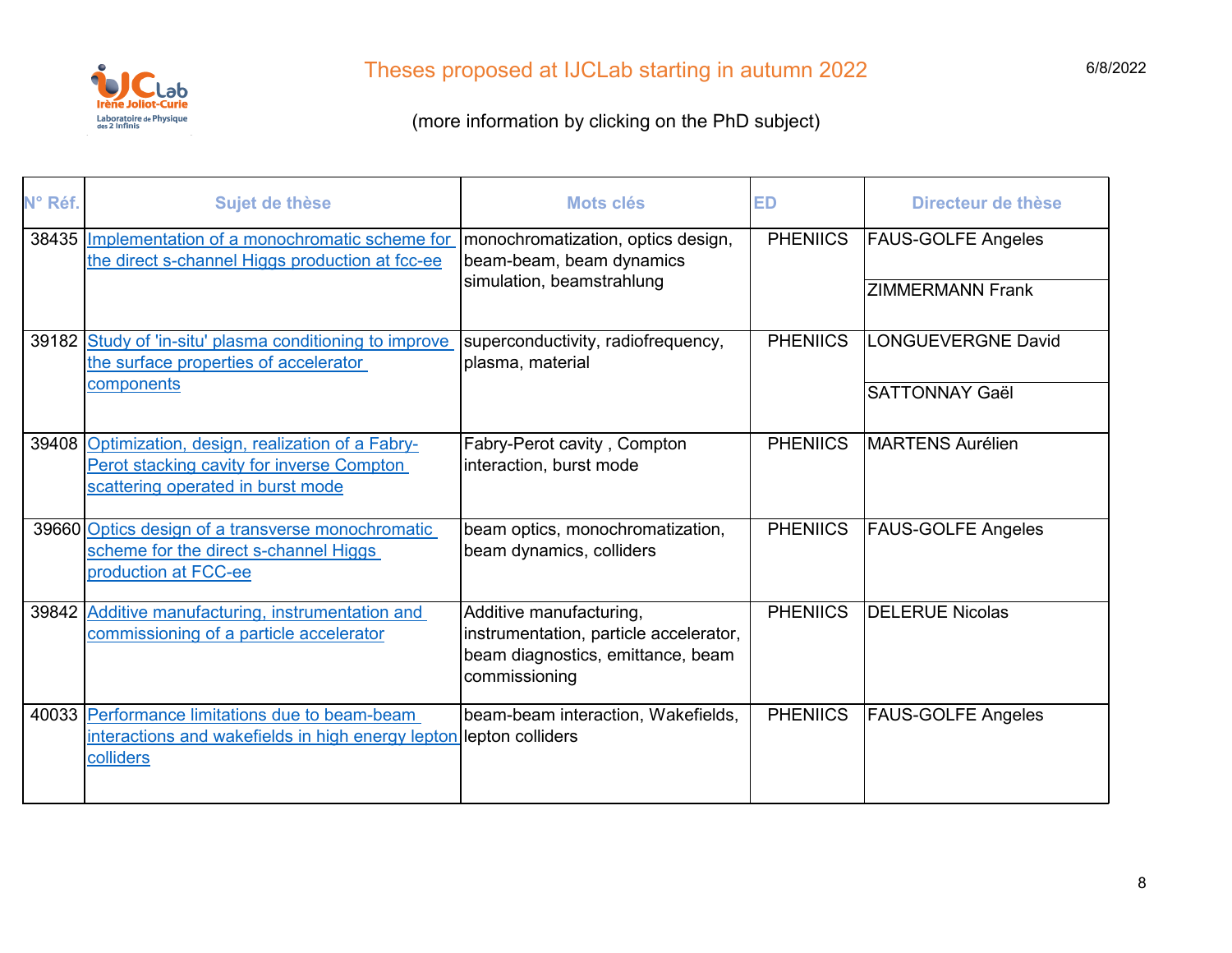

| 42643 Optimisation of laser driver control operation for<br>high beam quality laser-plasma accelerator. | accelerator, laser wakefield, plasma,<br>instrumentation, laser, optic  | <b>PHENIICS</b> | <b>ZOMER Fabian</b>   |
|---------------------------------------------------------------------------------------------------------|-------------------------------------------------------------------------|-----------------|-----------------------|
| 43192 New getter materials for UHV applications in<br>high energy particle accelerators                 | NEG, dynamic vacuum, secondary<br>electrons, FCC                        | <b>PHENIICS</b> | <b>SATTONNAY Gaël</b> |
| 43329 Lattice design and beam optics optimization of<br>the PERLE facility                              | Beam physics, acceleration,<br>Magnets, Energy Recovery LINAC,<br>PERLE | <b>PHENIICS</b> | STOCCHI Achille       |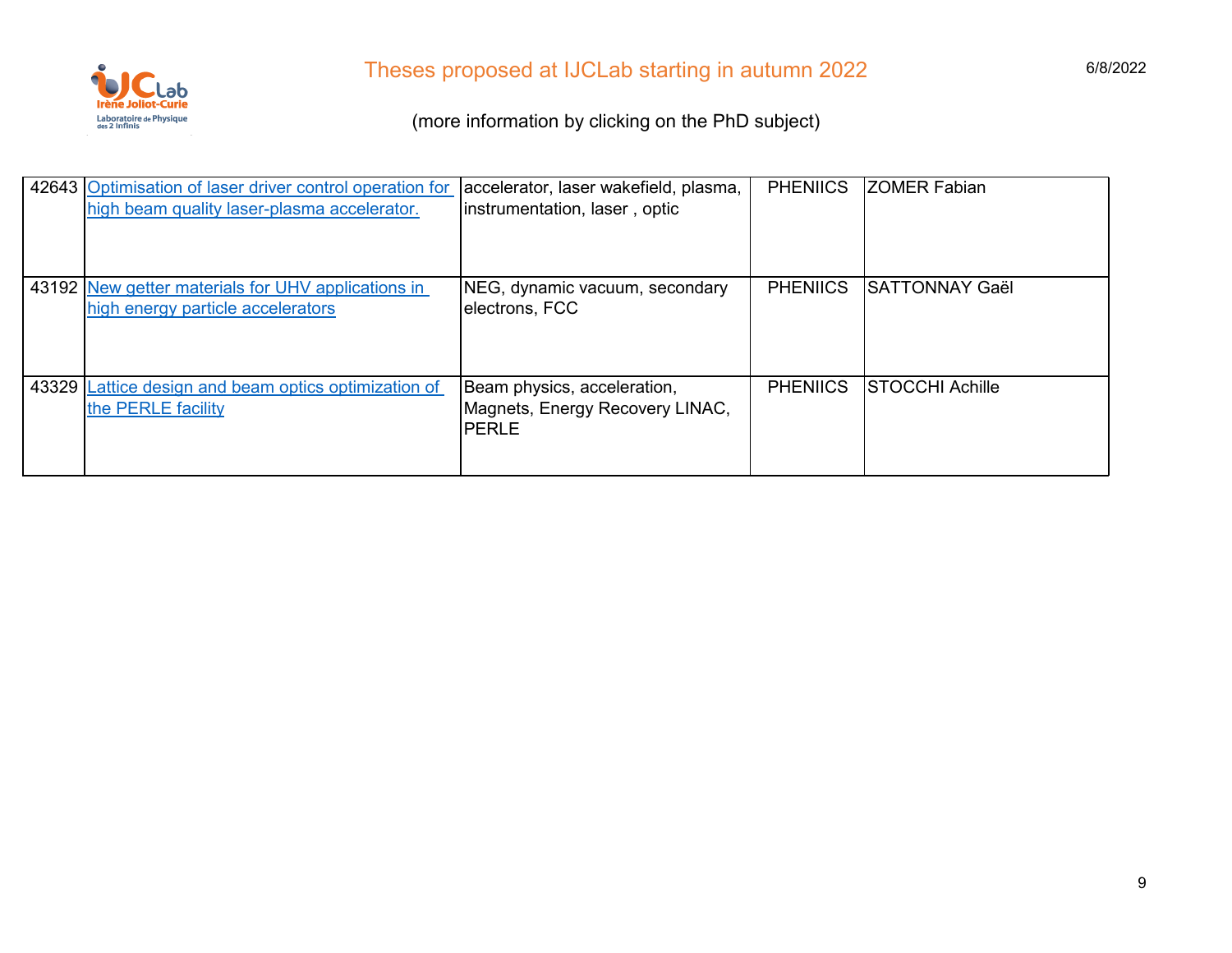

| N° Réf. | Sujet de thèse                                                                                                                                | Mots clés                                                                                            | ED              | Directeur de thèse                          |
|---------|-----------------------------------------------------------------------------------------------------------------------------------------------|------------------------------------------------------------------------------------------------------|-----------------|---------------------------------------------|
|         | 38840 Superfluid fraction of the inner crust of neutron<br>stars                                                                              | neutron stars, superfluidity                                                                         | <b>PHENIICS</b> | <b>URBAN Michael</b>                        |
|         | 39002 Astrophysics via mass spectrometry of exotic<br>nuclides at CERN and ALTO                                                               | astrophysics, nuclear structure, ion<br>traps, exotic nucei, precision<br>measurements               | <b>PHENIICS</b> | <b>LUNNEY David</b>                         |
|         | 39029 Studies of beams transport, preparation and<br>mass measurement of low energy radioactive<br>ions beam produced by photofission at ALTO | nuclear physics, Accelerator physics,<br>instrumentation, ion traps, low<br>energy radioactive beams | <b>PHENIICS</b> | MINAYA RAMIREZ Enrique<br><b>PERROT Luc</b> |
| 39751   | Effets de la collision entre un ion lourd et une<br>nanoparticule isolée                                                                      | nanoparticule, ion lourd                                                                             | <b>PHENIICS</b> | <b>CHABOT Marin</b>                         |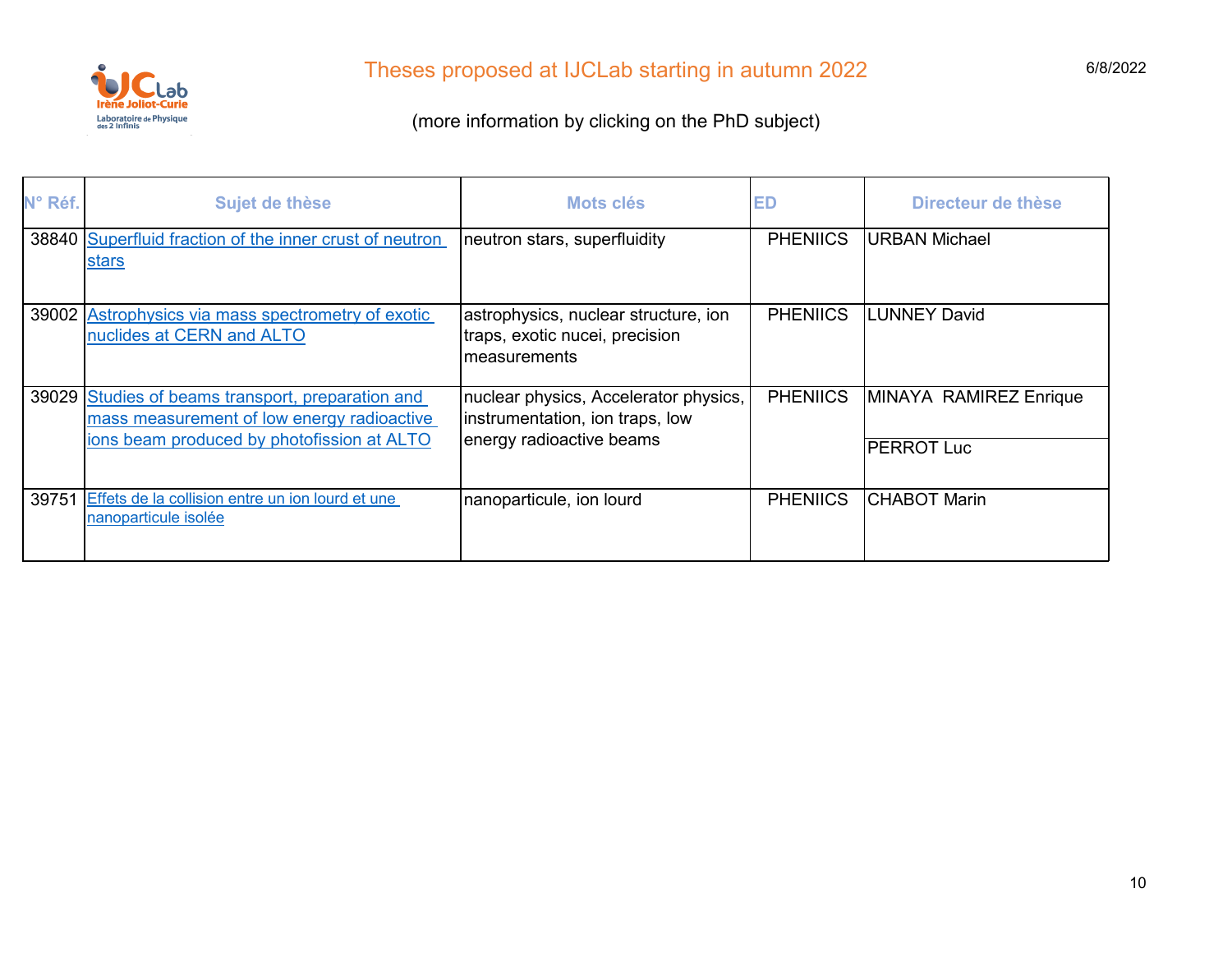

| N° Réf. | Sujet de thèse                                                                                | Mots clés                                                                                           | <b>ED</b>       | Directeur de thèse        |
|---------|-----------------------------------------------------------------------------------------------|-----------------------------------------------------------------------------------------------------|-----------------|---------------------------|
|         | 38596 Gamma-Ray Burst Polarimetry with a CubeSat<br>mission                                   | astroparticles, gamma-ray<br>astronomy, gamma-ray burst, space<br>mission, CubeSat, polarimetry     | <b>PHENIICS</b> | <b>TATISCHEFF Vincent</b> |
|         |                                                                                               |                                                                                                     |                 | <b>HAMADACHE Clarisse</b> |
| 38761   | 38759/High-energy gamma observation by CTA: data<br>analysis and study of PeVatrons           | High-energy gamma rays,<br>Cherenkov Telescope Array, Cosmic<br>accelerators, Data analysis, Multi- | <b>PHENIICS</b> | <b>SUOMIJARVI Tiina</b>   |
|         |                                                                                               | wavelength analysis, PeVatrons                                                                      |                 | <b>HULL Giulia</b>        |
|         | 38963 Follow-up of LIGO/Virgo gravitational wave<br>alerts by the GRANDMA network             | mutli-messengers astronomy, binary<br>neutron star mergers, kilonova                                | <b>PHENIICS</b> | <b>HELLO Patrice</b>      |
| 38991   | Searching for neutron-star mergers in LIGO-<br>Virgo-KAGRA's 2023 data                        | gravitational waves, neutron stars                                                                  | <b>PHENIICS</b> | <b>DAL CANTON Tito</b>    |
|         |                                                                                               |                                                                                                     |                 | <b>LEROY Nicolas</b>      |
|         | 38993 All-sky search for unmodeled gravitational<br>waves for LIGO, Virgo and KAGRA detectors | gravitational wave, Virgo, data<br>analysis                                                         | <b>PHENIICS</b> | <b>ROBINET Florent</b>    |
|         |                                                                                               |                                                                                                     |                 | <b>LEROY Nicolas</b>      |
| 38998   | Quantum-noise reduction of gravitational-wave<br>detectors                                    | squeezing, gravitational wave,<br>quantum optics, Virgo                                             | <b>PHENIICS</b> | <b>LEROY Nicolas</b>      |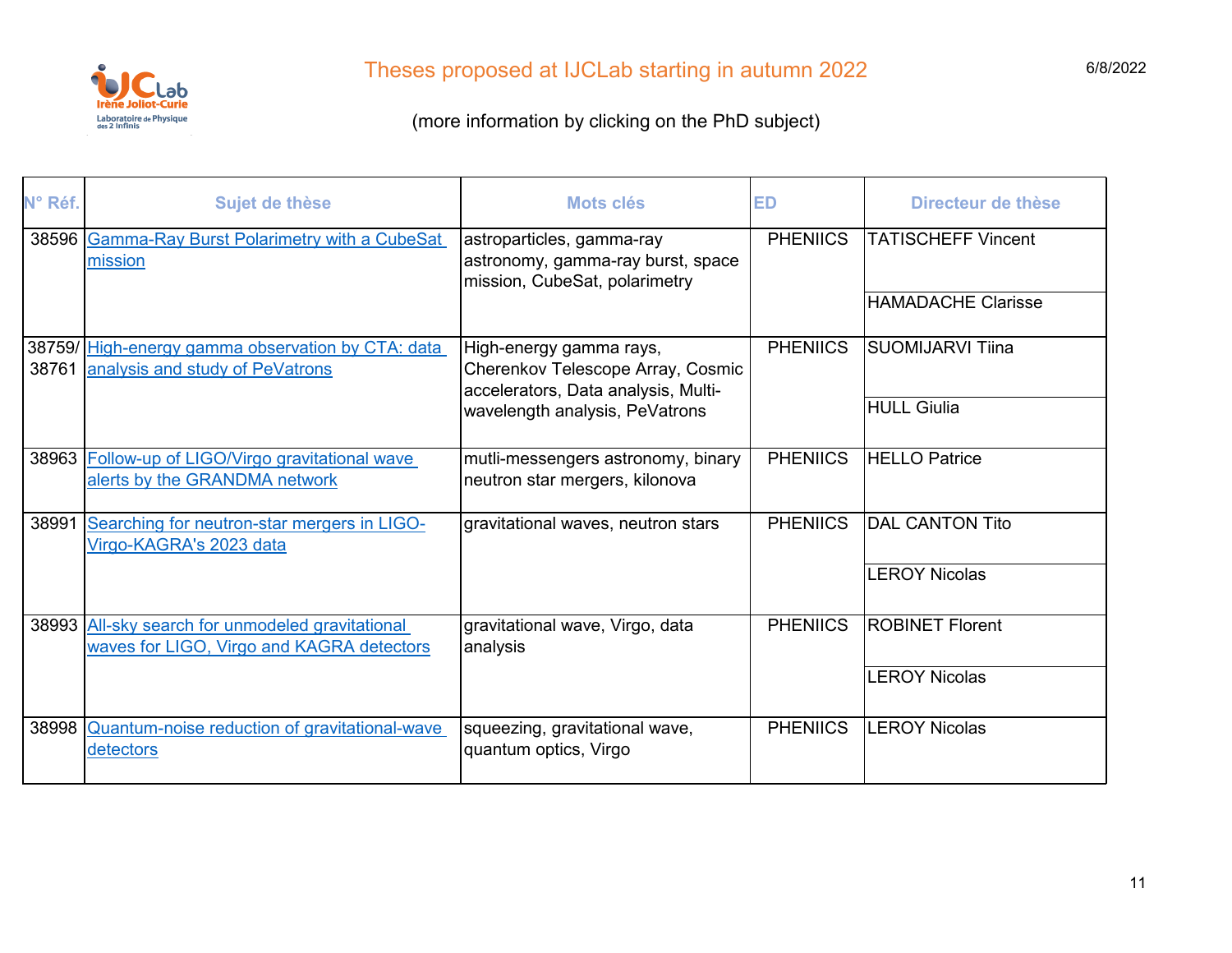

| 39128 Development of novel cryogenic detectors for                                  | Coherent Elastic Nucleus-Neutrino  | <b>PHENIICS</b> | <b>MARNIEROS Stefanos</b> |
|-------------------------------------------------------------------------------------|------------------------------------|-----------------|---------------------------|
| coherent elastic nucleus-neutrino scattering and Scattering, Dark Matter, Germanium |                                    |                 |                           |
| direct dark matter search                                                           | cryogenic detectors                |                 |                           |
|                                                                                     |                                    |                 |                           |
| 39052 Estimation of photometric redshits in the                                     | Cosmology, Dark energy, Redshift,  | <b>PHENIICS</b> | DAGORET-CAMPAGNE          |
| Rubin/LSST galaxy survey and application to                                         | Photometry, Large scale structure, |                 | Sylvie                    |
| dark energy parameter measurement with large                                        | Galaxies                           |                 | <b>IMONIEZ Marc</b>       |
| scale structures                                                                    |                                    |                 |                           |
|                                                                                     |                                    |                 |                           |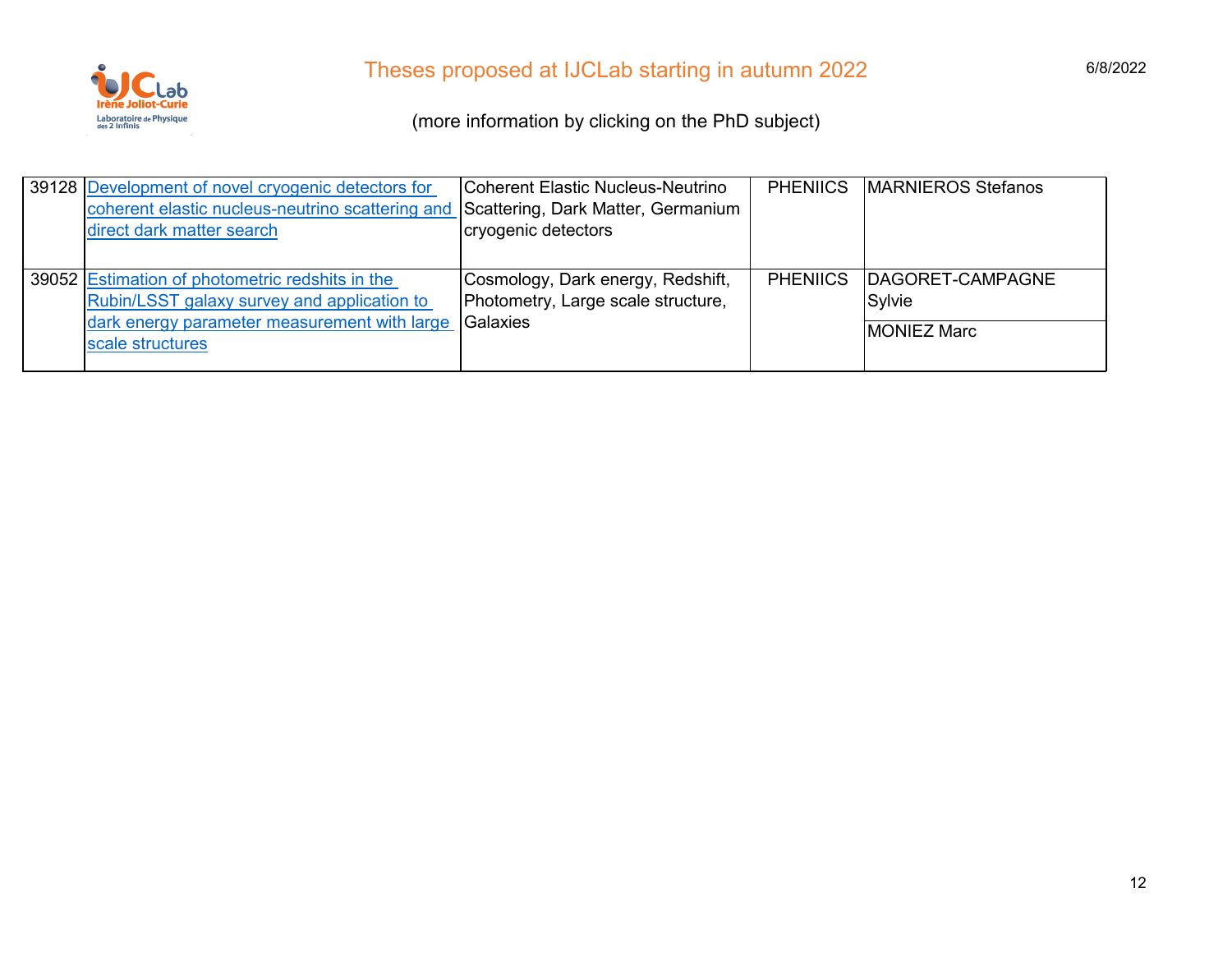

| N° Réf. | <b>PhD subject</b>                                                                                                           | <b>Keywords</b>                                                                                         | ED              | <b>Thesis director</b>        |
|---------|------------------------------------------------------------------------------------------------------------------------------|---------------------------------------------------------------------------------------------------------|-----------------|-------------------------------|
|         | 38752 Double charm production in hadron collisions<br>with ALICE at the LHC                                                  | Quark Gluon Plasma, Heavy-ion<br>collision, Charm, LHC, ALICE                                           | <b>PHENIICS</b> | <b>CONESA DEL VALLE Zaida</b> |
|         |                                                                                                                              |                                                                                                         |                 | <b>ESPAGNON Bruno</b>         |
|         | 38976 The partonic structure of the nucleon                                                                                  | Parton distributions, Deeply virtual<br>Compton scattering, Double deeply<br>virtual Compton scattering | <b>PHENIICS</b> | <b>VOUTIER Eric</b>           |
|         |                                                                                                                              |                                                                                                         |                 | <b>HOBALLAH Mostafa</b>       |
|         | 38982 Study of the Quarks and Gluons Structure of the QCD, quarks and gluons<br><b>Helium Nucleus at Jefferson Lab (USA)</b> |                                                                                                         | <b>PHENIICS</b> | <b>DUPRE Raphael</b>          |